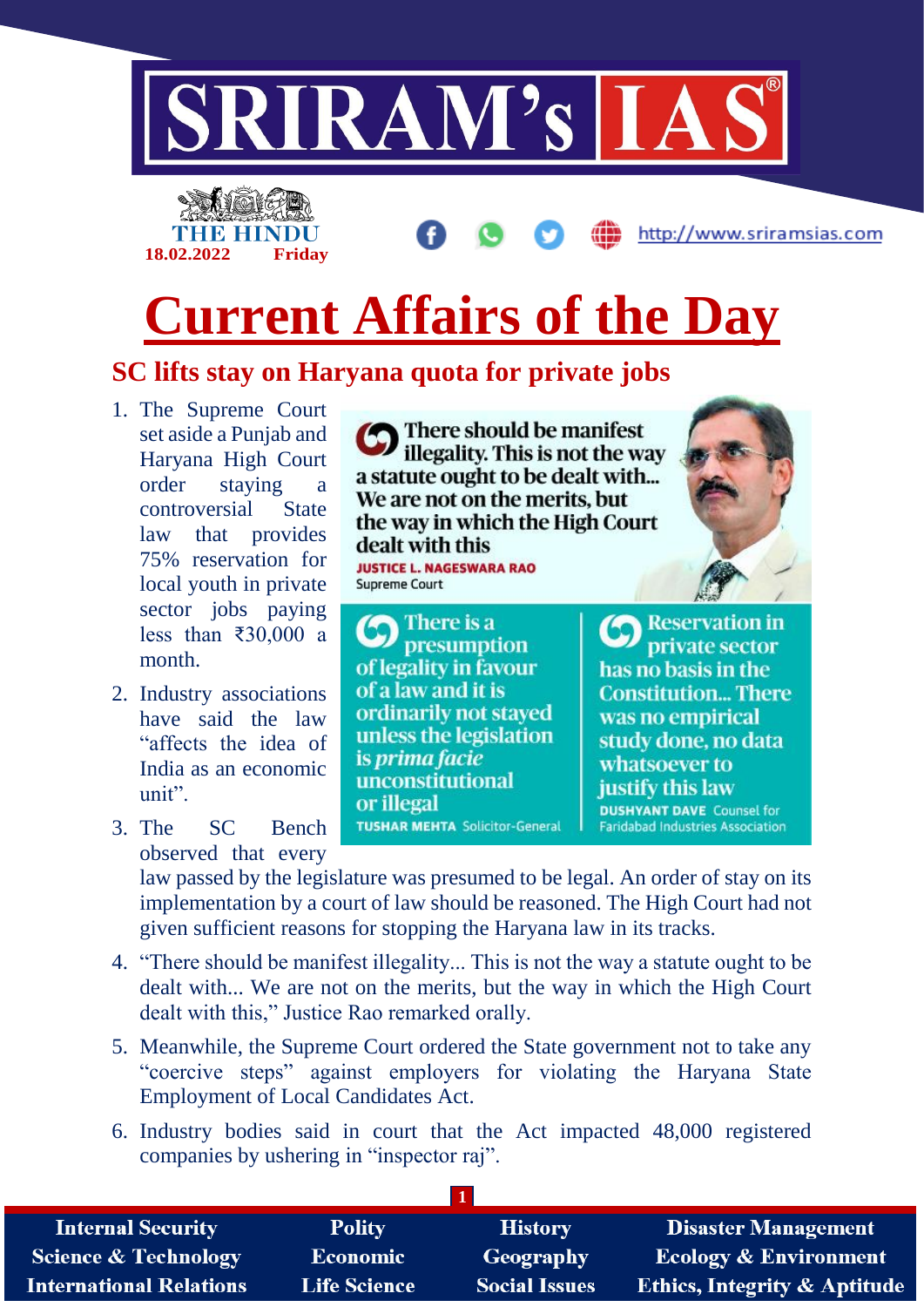

## **The conviction rate in human trafficking cases declining**

- 1. The conviction rate in cases of human trafficking has been on the decline, government data show. Details of cases shared in Parliament earlier this month showed that the conviction rate has been declining over the past four years although the number of anti-human-trafficking units (AHTU) in the country has increased to 696.
- 2. The conviction rate of cases related to human trafficking dropped from 27.8% in 2016 to 10.6% in 2020.
- 3. The fall in conviction rate was due to the "absence of a strong and robust mechanism to investigate human trafficking cases that often span across State borders leading to the acquittal of traffickers across the country".
- 4. Though the crime is usually an organised and an inter-State one, the investigation is rarely inter-State.
- 5. And since this is a case of circumstantial evidence until and unless the chain of circumstance is shown to be completed, the conviction cannot be based on such evidence. Therefore, the low conviction rate is due to the problem and fallacies in the investigation.

| <b>Internal Security</b>        | <b>Polity</b>       | <b>History</b>       | <b>Disaster Management</b>              |  |  |
|---------------------------------|---------------------|----------------------|-----------------------------------------|--|--|
| <b>Science &amp; Technology</b> | <b>Economic</b>     | Geography            | <b>Ecology &amp; Environment</b>        |  |  |
| <b>International Relations</b>  | <b>Life Science</b> | <b>Social Issues</b> | <b>Ethics, Integrity &amp; Aptitude</b> |  |  |